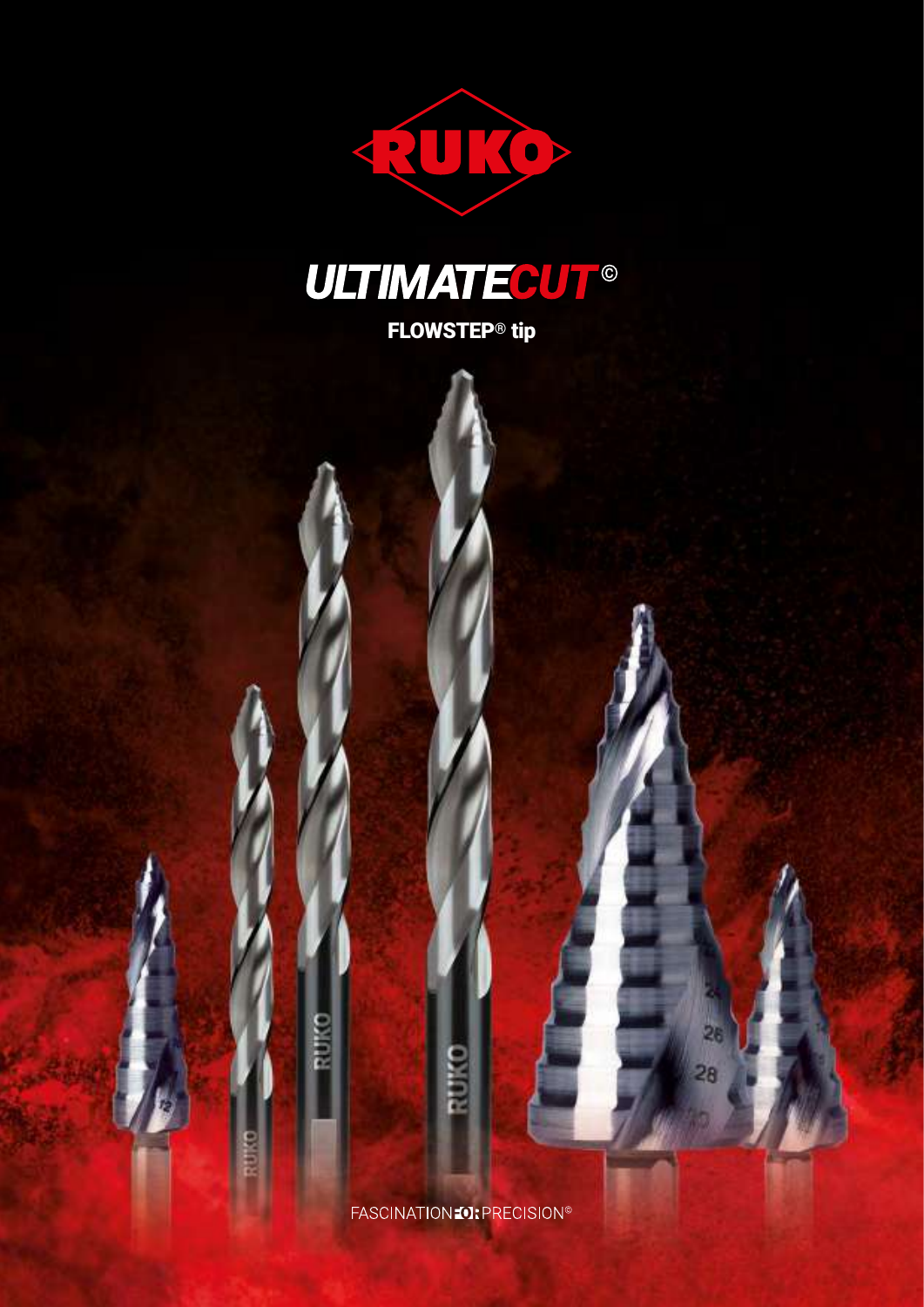



#### **FLOWSTEP<sup>®</sup> tip**





# The new RUKO ULTIMATECUT<sup>®</sup> step drill with FLOWSTEP® tip

- 6x more holes possible
- Up to 75% faster tapping
- Perfect centring

#### HSS RUnaTEC

RUKO FLOWSTEP® **Technology** 

Precise centring = no slipping when drilling. Time saving due to faster drilling = drill more holes in the same time. Energy-saving drilling = drill more holes without pause.



Size 0/9:  $5.0 | 6.0 | 7.0 | 8.0 | 9.0 | 10.0 | 11.0 | 12.0$  mm<br>Size 1:  $6.0 | 8.0 | 10.0 | 12.0 | 14.0 | 16.0 | 18.0 | 20.0$ Size 1:  $6.0 | 8.0 | 10.0 | 12.0 | 14.0 | 16.0 | 18.0 | 20.0$  mm<br>Size 2:  $8.0 | 10.0 | 12.0 | 14.0 | 16.0 | 18.0 | 20.0 |$  $8.0 | 10.0 | 12.0 | 14.0 | 16.0 | 18.0 | 20.0 |$ 22.0 | 24.0 | 26.0 | 28.0 | 30.0 mm

> Perfectly controllable drilling process and thus better and cleaner work result.

> > No slipping in the drill chuck, thus optimum power transmission.

No more re-clamping in the drill chuck, This makes work easy and uncomplicated.

### ULTIMATECUT Step drill set HSS RUnaTEC with FLOWSTEP® tip



3 pcs. 5.0 - 12.0 mm | 6.0 - 20.0 mm | 8.0 - 30.0 mm

## ULTIMATECUT Step drills HSS RUnaTEC with FLOWSTEP® tip



Size 0/9 Ø 5.0 - 12.0 mm



Size 1 Ø 6.0 - 20.0 mm

Size 2 Ø 8.0 - 30.0 mm

3-surface shank

## Item no. 101 626 PRO

Item no. 101 650-9 P

Item no. 101 651 P

Item no. 101 652 P

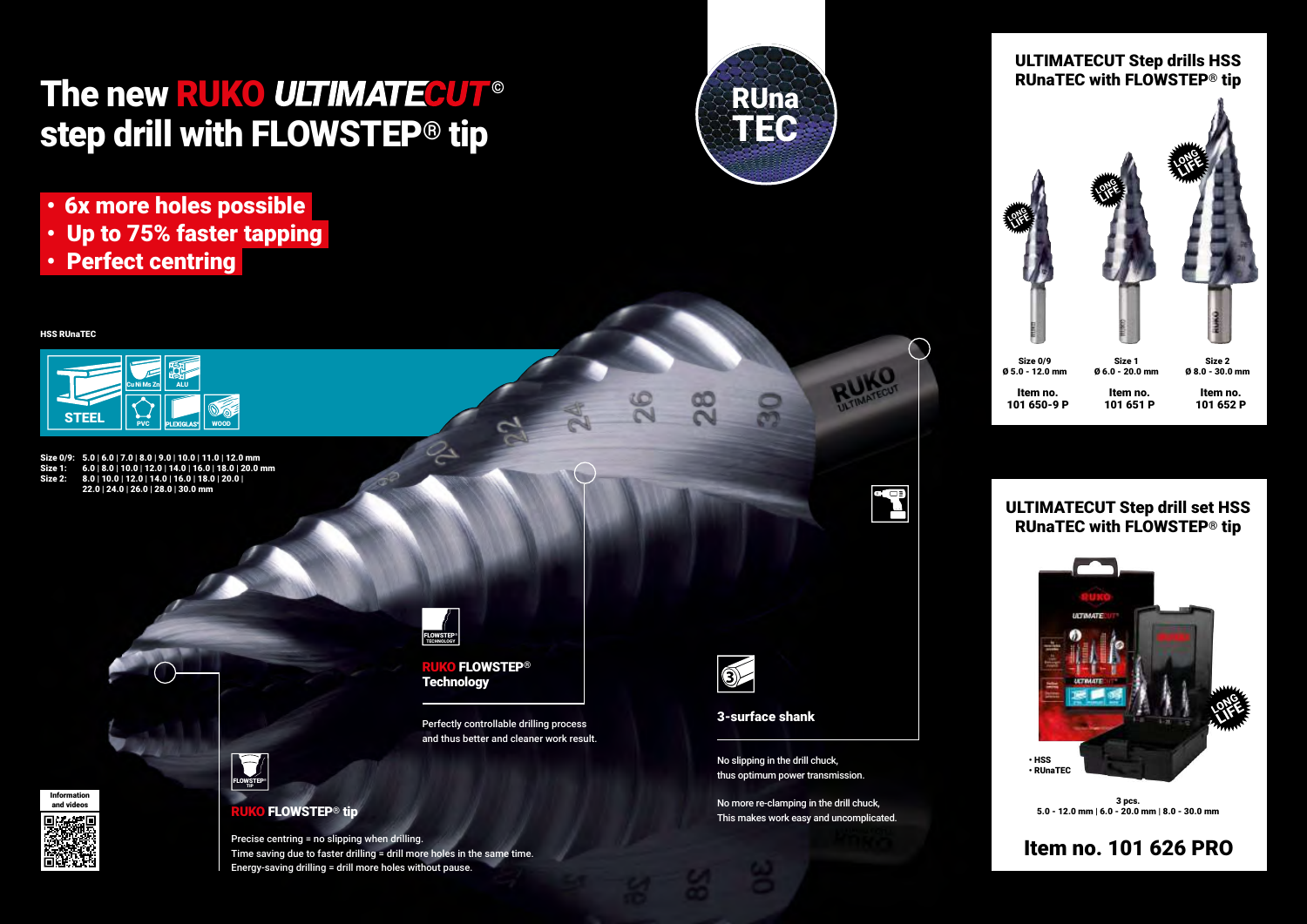

<sup>a videos</sup> RUKO FLOWSTEP® Tip<br>资料型回





- 5x more holes possible
- Up to 50% faster drilling
- Extremely energy saving



No slipping in the drill chuck, thus optimum power transmission.

No more re-clamping in the drill chuck, This makes work easy and uncomplicated.

3-surface shank

• HSS-G • Type FLOWSTEP®

• DIN 338

RUKO ULTIMA

• HSS-G • Type FLOWSTEP® • DIN 338

#### ULTIMATECUT Twist drill set with FLOWSTEP® tip



# The new RUKO ULTIMATECUT<sup>®</sup> twist drill with FLOWSTEP® tip



## ULTIMATECUT Twist drill set with FLOWSTEP® tip



25 pcs. Ø 1.0 - 13.0 x 0.5 mm

19 pcs. Ø 1.0 - 10.0 x 0.5 mm



Precise centring = no slipping when drilling. Time saving due to faster drilling = drill more holes in the same time. Energy-saving drilling = drill more holes without pause.

## Item no. 259 215 RO

# Item no. 259 214 RO